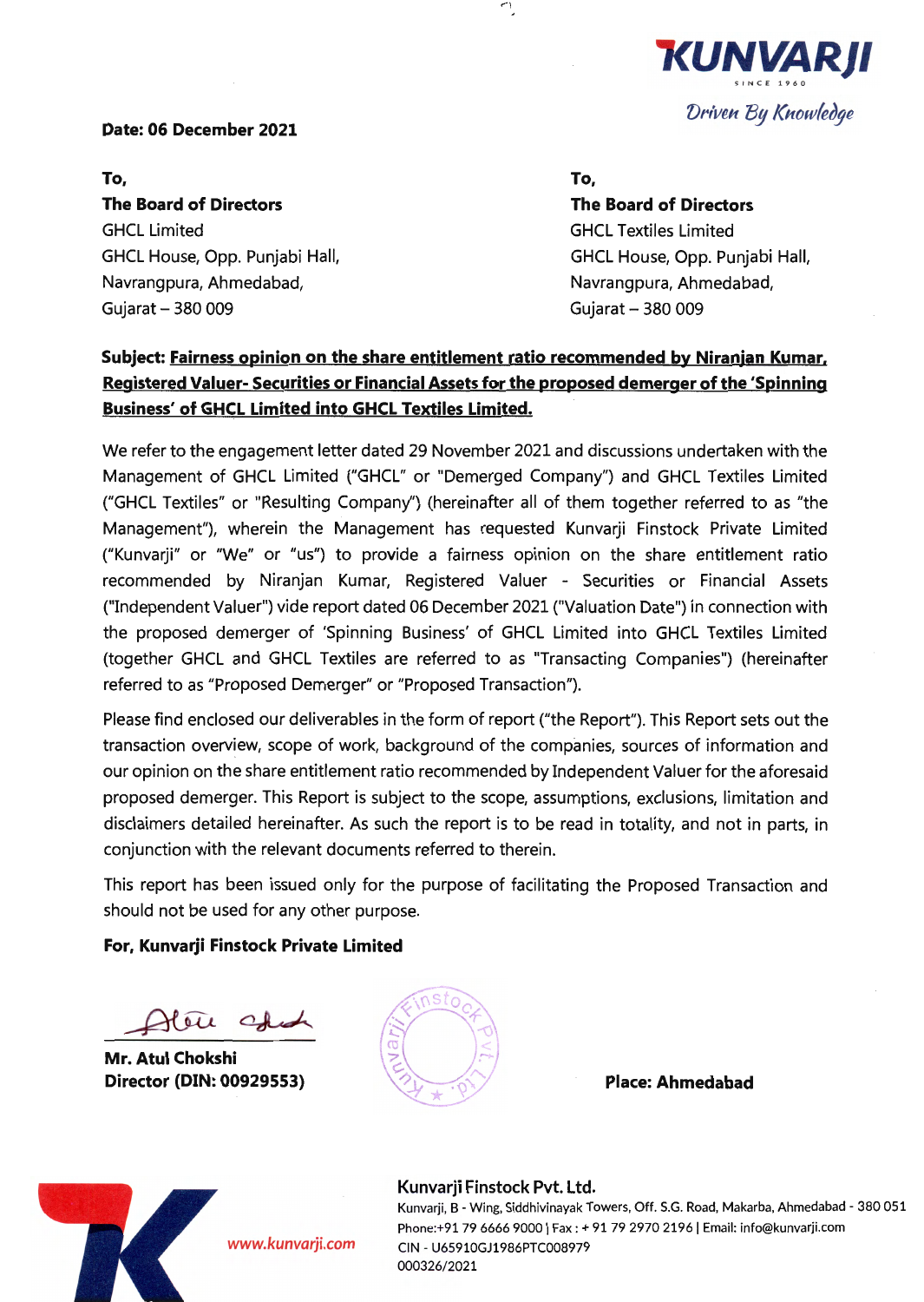

## **FAIRNESS OPINION**

# **IN THE MATTER OF SCHEME OF ARRANGEMENT IN THE NATURE OF DEMERGER OF SPINNING BUSINESS OF**

## **GHCL LIMITED (DEMERGED COMPANY)**

**INTO** 

## **GHCL TEXTILES LIMITED (RESULTING COMPANY)**

## **STRICTLY PRIVATE AND CONFIDENTIAL**

Prepared By:



# **Kunvarji Finstock Private Limited**

**(SEBI Category I Merchant Banking Registration Number - INM000012564)** 

Kunvarji, B-Wing,

Siddhivinayak Towers,

Nr. D.A.V. School, Off. S. G. Road,

Makarba,

Ahmedabad-380051

Kunvarji Finstock Pvt. Ltd.

Kunvarji, B - Wing, Siddhivinayak Towers, Off. S.G. Road, Makarba, Ahmedabad - 380 051 Phone:+91 79 6666 9000 | Fax: + 91 79 2970 2196 | Email: info@kunvarji.com *www.kunvarji.com* CIN - U65910GJ1986PTC008979 000328/2021

Da Ch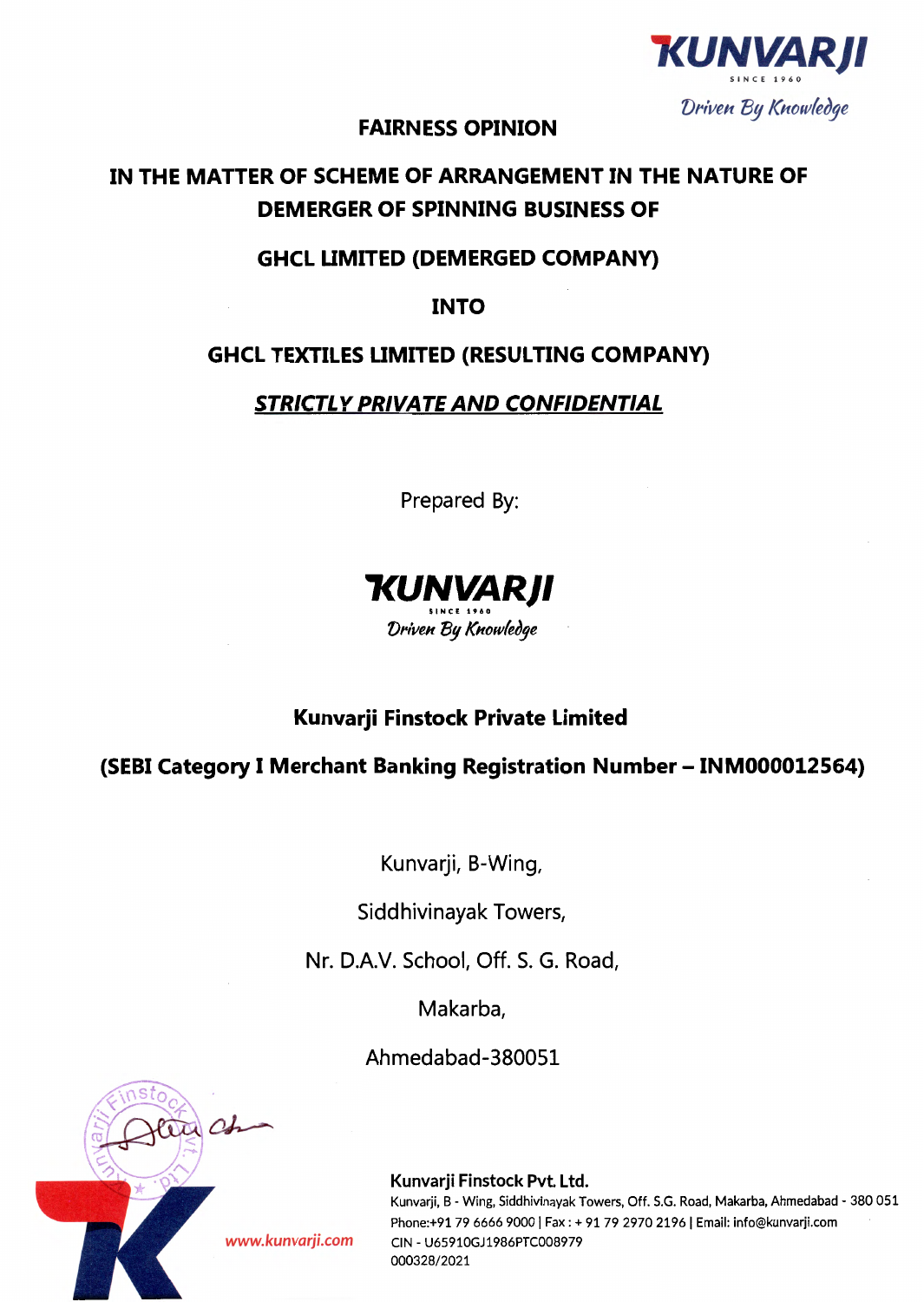

## 1. BACKGROUND OF THE COMPANIES

## GHCL TEXTILES LIMITED (RESULTING COMPANY)

GHCL Textiles is a public company incorporated under the provisions of the Companies Act, 2013 on June 17, 2020 bearing Corporate Identification Number Ul8101GJ2020PLC114004, having Registered Office at GHCL House, Opp. Punjabi Hall, Navrangpura, Ahmedabad Gujarat - 380009, India. GHCL Textiles was incorporated to engage in Textile Business. GHCL Textiles is a wholly owned subsidiary of GHCL Limited.

The equity shareholding pattern of GHCL Textiles as at 30 September 2021 is set out below:

| Name of shareholder                         | Number of equity shares Percentage<br>(Face Value of INR 2 each) | %      |
|---------------------------------------------|------------------------------------------------------------------|--------|
| <b>GHCL Limited (including its nominee)</b> | 50,000                                                           | 100.0% |
| <b>Total</b>                                | 50,000                                                           | 100.0% |

### GHCL LIMITED (DEMERGED COMPANY)

GHCL is a public company incorporated under the provisions of the Companies Act, 2013 on October 14, 1983 bearing Corporate Identification Number L24100GJ1983PLC006513, having Registered Office at GHCL House, Opp. Punjabi Hall, Navrangpura, Ahmedabad Gujarat - 380009, India. GHCL is engaged in the business of (i) manufacturing and sale of inorganic chemicals (including soda ash i.e. both dense grade and light grade); sodium bicarbonate, industrial salt and consumer products ('Chemical Business'); (ii) yarn manufacturing, spinning of yarn and other ancillary materials from its manufacturing plant situated at Madurai and Manaparai, Tamil Nadu ('Spinning Business'); and (iii) manufacture and sale of home textiles products (including but not limited to weaving, processing, cutting and sewing of home textiles products) from its manufacturing plant situated at Valsad, Gujarat ('Home Textiles Business'). The equity shares of GHCL are listed on both NSE and BSE. GHCL holds 100% equity stake in GHCL Textiles Limited.

The equity shareholding pattern of GHCL as at 30 September 2021 is set out below:

| <b>Category of shareholder</b>     | <b>Number of equity shares</b><br>(Face Value of INR 10 each) | Percentage<br>℅ |
|------------------------------------|---------------------------------------------------------------|-----------------|
| <b>Promoter and Promoter Group</b> | 1,81,87,810                                                   | 19.1%           |
| Public                             | 7,71,62,976                                                   | 80.9%           |
| Total                              | 9,53,50,786                                                   | 100.0%          |



#### Kunvarji Finstock Pvt. Ltd.

Kunvarji, B - Wing, Siddhivinayak Towers, Off. S.G. Road, Makarba, Ahmedabad - 380 051 Phone:+91 79 6666 9000 I Fax : + 91 79 2970 2196 I Email: info@kunvarji.com CIN - U65910GJ1986PTC008979 000361/2021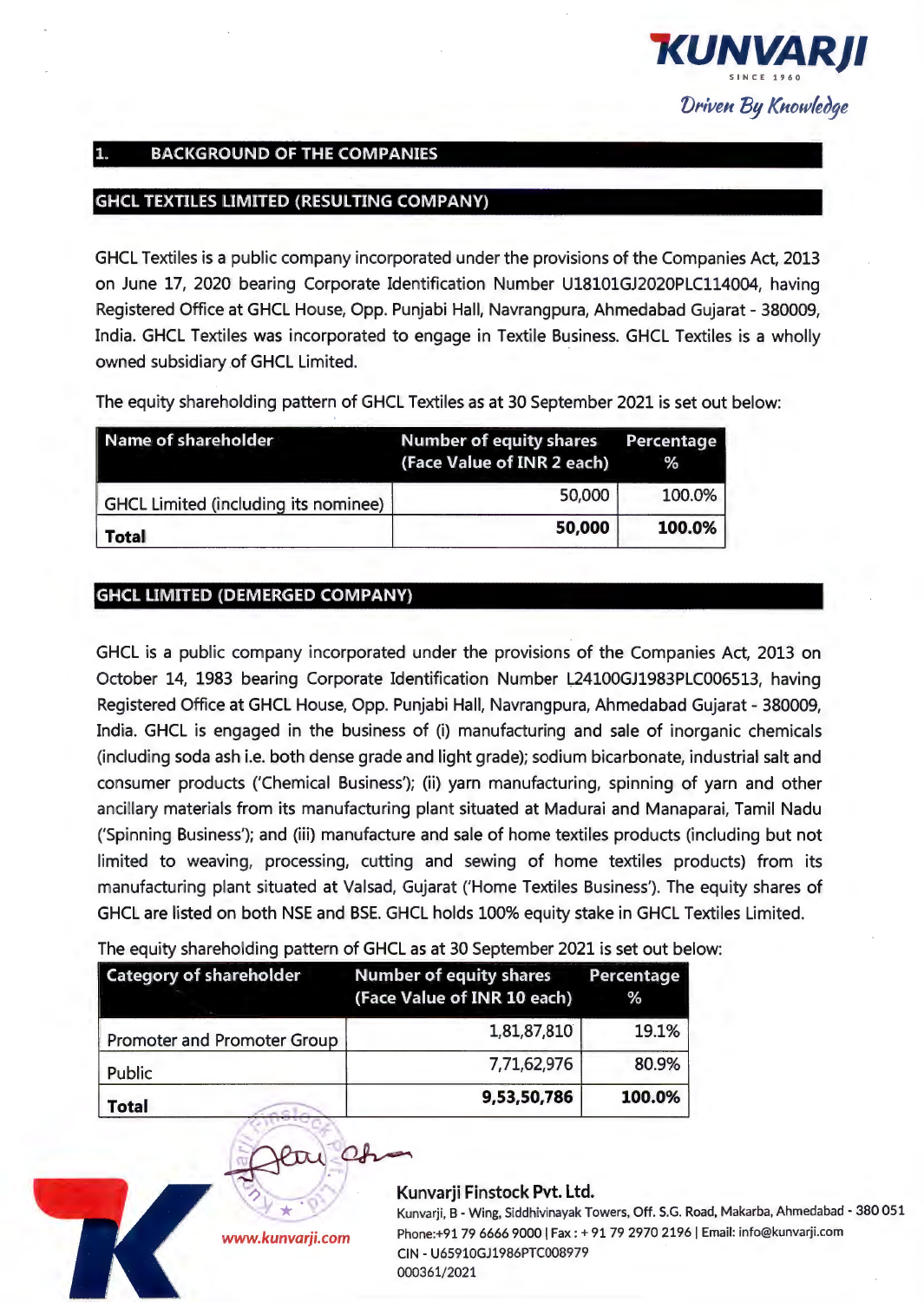

## 2. TRANSACTION OVERVIEW AND SCOPE OF SERVICES

## Transaction Overview

We understand that the Management of the Transacting Companies are contemplating a scheme of arrangement, wherein they intend to demerge the 'Spinning Business' of GHCL into its wholly owned subsidiary i.e. GHCL Textiles in accordance with the provisions of Sections 230 to 232 including section 66 of the Companies Act, 2013 and other applicable provisions of the Companies Act, 2013 and in a manner provided in the draft scheme of arrangement (hereinafter referred to as 'the Scheme'). Further, we understand that as a part of the Scheme, the outstanding issued and paid up share capital of GHCL Textiles ('Pre Demerger Equity Share Capital') entirely held by GHCL would be cancelled by way of capital reduction.

As a consideration for the Proposed Demerger, equity shareholders of GHCL would be issued equity shares of GHCL Textiles. The equity shares to be issued for the aforesaid proposed demerger will be based on the share entitlement ratio as determined by the Board of Directors based on the share entitlement ratio report prepared by Independent Valuer appointed by them.

## **Scope of Services**

Pursuant to Regulation 37 of the SEBI (Listing Obligations and Disclosure Requirements) Regulations, 2015 and SEBI Circular No. CFD/DIL3/CIR/2017/21 dated March 10, 2017 or SEBI Master Circular No. SEBI/HO/CFD/Dlll/CIR/P/2020/249 dated December 22, 2020, as amended from time to time, we have been requested by the Management to issue a fairness opinion in relation to the share entitlement ratio recommended by Independent Valuer vide report dated 06 December 2021 for the proposed demerger of Spinning Business of GHCL (Demerged Company) into GHCL Textiles (Resulting Company).

In this regard, the Management has appointed Kunvarji Finstock Private Limited ("Kunvarji" or "We" or "us"), SEBI Registered (Category I) Merchant Banker to provide fairness opinion on the share entitlement ratio recommended by an Independent Valuer as at Valuation Date for the Proposed Demerger.

Our scope of work only includes forming an opinion on the fairness of the recommendation of the Valuer on the share entitlement ratio arrived at for the purpose of Scheme and does not involve evaluating or opining on the fairness or economic rationale of the Scheme per se. This report is subject to the scope, assumptions, exclusions, limitations and disclaimers detailed hereinafter. As such, the Report is to be read in totality, and not in parts, in conjunction with the relevant documents referred to herein.



*www.kunvarji.com* 

Kunvarji, B - Wing, Siddhivinayak Towers, Off. S.G. Road, Makarba, Ahmedabad - 380 051 Phone:+91 79 6666 9000 | Fax : + 91 79 2970 2196 | Email: info@kunvarji.com CIN - U65910GJ1986PTC008979 000363/2021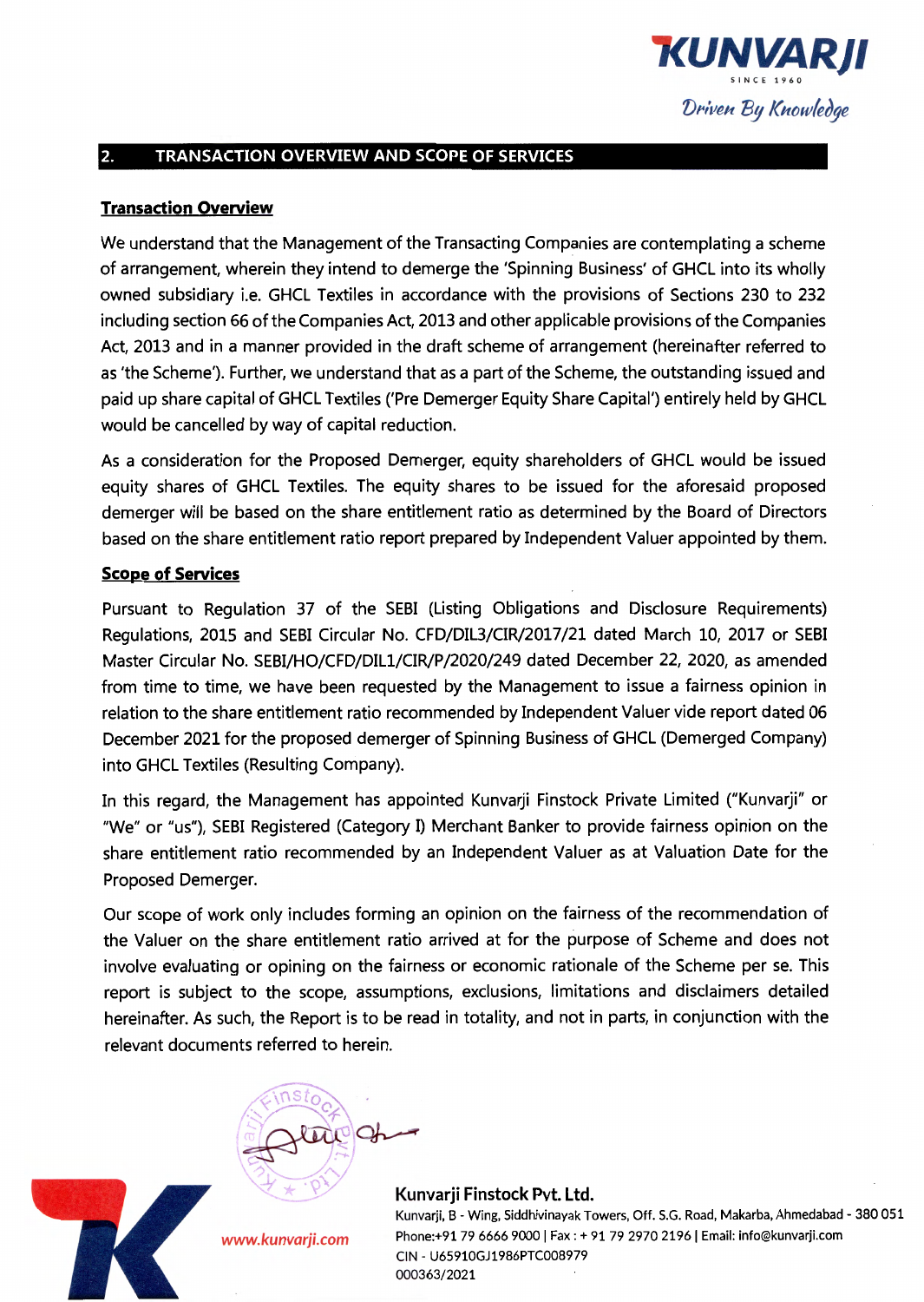

### 3. SOURCES OF INFORMATION

We have relied on the following information made available to us by the Management of the Transacting Companies for the purpose of this report:

- Signed share entitlement ratio report issued and prepared by Niranjan Kumar, Registered Valuer- Securities or Financial Assets dated 06 December 2021;
- Memorandum and Articles of Association of GHCL Textiles and GHCL;
- Shareholding Pattern of GHCL and GHCL Textiles as at 30 September 2021;
- Draft Scheme of Arrangement between GHCL Textiles and GHCL and their respective shareholders & creditors, under Sections 230 to 232 read with Section 66 and other applicable provisions of the Companies Act 2013;
- Such other information and explanations as required and which have been provided by the Management of the Companies, which were considered relevant for the purpose of Fairness Opinion.

The Management have been provided with the opportunity to review the draft fairness opinion report (excluding our fairness opinion on the share entitlement ratio) as part of our standard practice to make sure that factual inaccuracy/ omissions are avoided.

< < < < < This space has been left blank intentionally>>>>>



#### Kunvarji Finstock Pvt. Ltd.

Kunvarji, B ·Wing, Siddhivinayak Towers, Off. S.G. Road, Makarba, Ahmedabad - 380 051 Phone:+91 79 6666 9000 | Fax : + 91 79 2970 2196 | Email: info@kunvarji.com CIN - U65910GJ1986PTC008979 000331/2021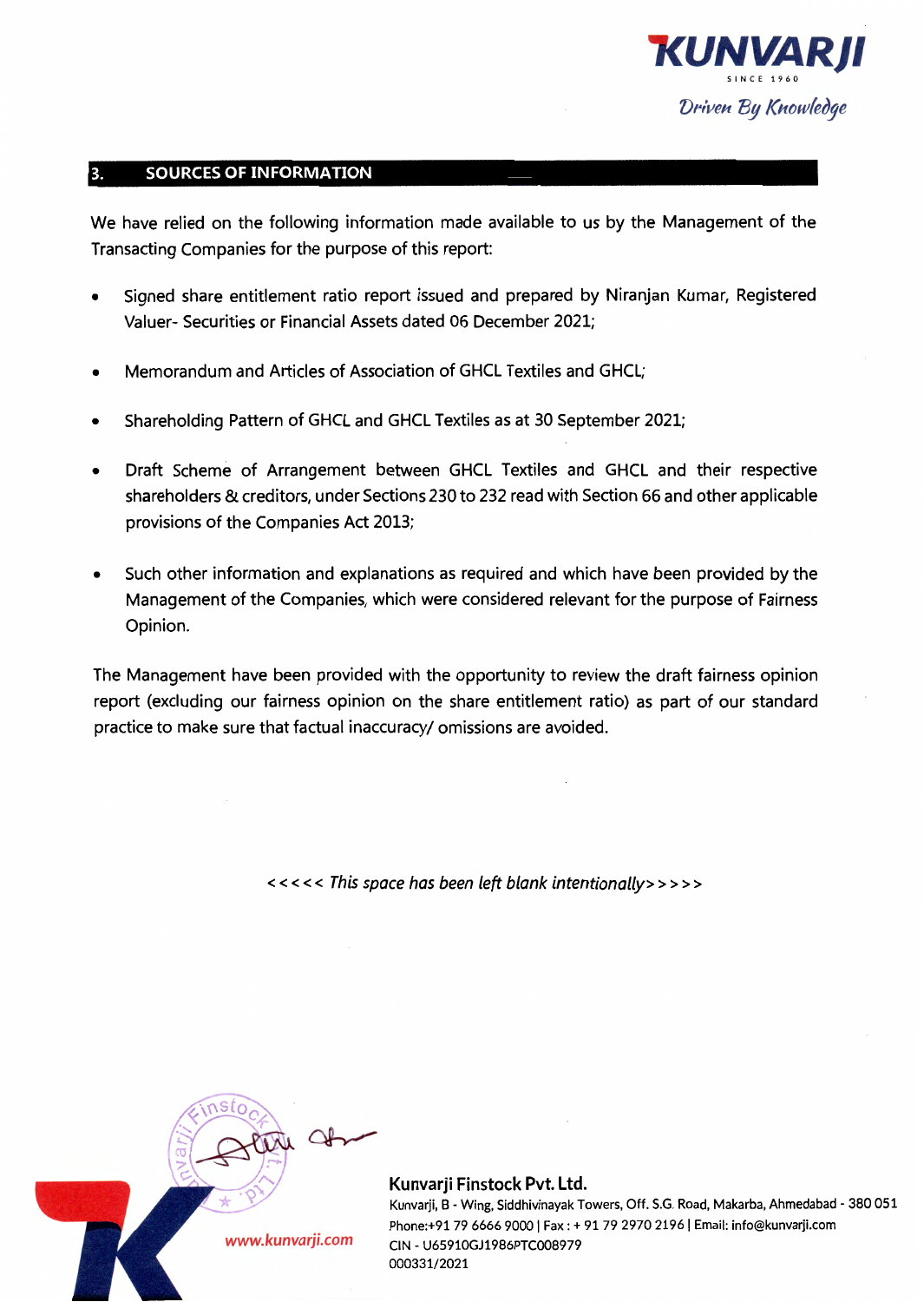

## 4. LIMITATIONS, ASSUMPTIONS, QUALIFICATIONS, EXCLUSIONS AND DISCLAIMERS

The fairness opinion contained herein is not intended to represent fairness opinion at any time other than report date. We have no obligation to update this report.

This Report, its contents and the results herein are specific to (i) the purpose of fairness opinion agreed as per the terms of our engagement; (ii) the Report Date; (iii) the shareholding pattern of Transacting Companies as at 30 September 2021; (iv) proposed capital reduction of all the outstanding issued and paid up share capital of GHCL Textiles; and (v) draft scheme of arrangement.

A fairness opinion of this nature is necessarily based on the prevailing stock market, financial, economic and other conditions in general and industry trends in particular as in effect on and the information made available to us as of, the date hereof. Events occurring after the date hereof may affect this report and the assumptions used in preparing it, and we do not assume any obligation to update, revise or reaffirm this report.

The fairness opinion rendered in this Report only represent our opinion based upon information furnished by the Companies and gathered from public domain (and analysis thereon) and the said opinion shall be considered to be in the nature of non-binding advice. Our fairness opinion should not be used for advising anybody to take buy or sell decision, for which specific opinion needs to be taken from expert advisors.

We have not independently audited or otherwise verified the financial information provided to us. Accordingly, we do not express an opinion or offer any form of assurance regarding the truth and fairness of the financial position as indicated in the financial statements. Also, with respect to explanations and information sought from the Management, we have been given to understand by the Management that they have not omitted any relevant and material factors about the Transacting Companies and that they have checked the relevance or materiality of any specific information to the present exercise with us in case of any doubt. Our conclusion is based on the information given by/on behalf of the Transacting Companies. The Management has indicated to us that they have understood that any omissions, inaccuracies or misstatements may materially affect our fairness opinion.

It is understood that this opinion is solely for the benefit of confidential use by the Board of Directors of the Transferee Company and the Transferor Company for the purpose of facilitating companies to comply with Regulation 37 of the SEBI (Listing Obligations and Disclosure



#### Kunvarji Finstock Pvt. Ltd.

Kunvarji, B - Wing, Siddhivinayak Towers, Off. S.G. Road, Makarba, Ahrnedabad - 380 051 Phone:+91 79 6666 9000 | Fax : + 91 79 2970 2196 | Email: info@kunvarji.com CIN - U65910GJ1986PTC008979 000332/2021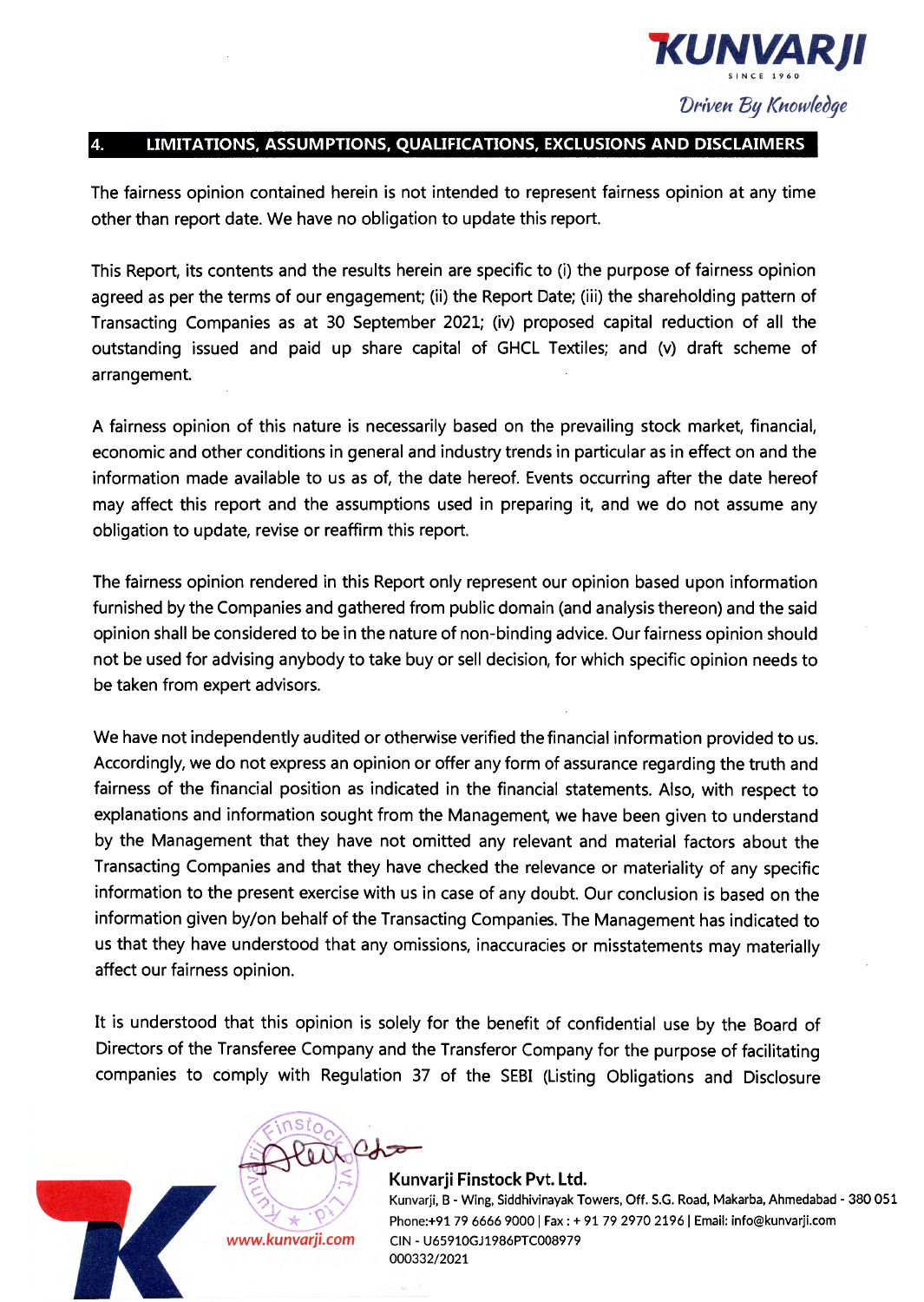

Requirements) Regulations, 2015 and SEBI Circular No. CFD/DIL3/CIR/2017/21 dated March 10, 2017 or SEBI Master Circular No. SEBI/HO/CFD/DILl/CIR/P/2020/249 dated December 22, 2020, as amended from time; disclosures to be made to relevant regulatory authorities including stock exchanges, SEBI, National Company Law Tribunal or as required under applicable law and it shall not be valid for any other purpose. This opinion is only intended for the aforementioned specific purpose and if it is used for any other purpose; we will not be liable for any consequences thereof.

The Report assumes that the Companies comply fully with relevant laws and regulations applicable in all its areas of operations, and that the Companies will be managed in a competent and responsible manner. Further, this Report has given no consideration to matters of a legal nature, including issues of legal title and compliance with local laws, and litigation and other contingent liabilities that are not represented to us by the Management.

The report does not address the relative merits of the proposed demerger as compared with any other alternative business transaction, or other alternatives, or whether or not such alternatives could be achieved or are available.

The fee for the engagement is not contingent upon the results reported.

We will not be liable for any losses, claims, damages or liabilities arising out of the actions taken, omissions of or advice given by any other to the Transacting Companies. In no event shall we be liable for any loss, damages, cost or expenses arising in any way from fraudulent acts, misrepresentations or willful default on part of the Companies, their directors, employees or agents.

This report is not a substitute for the third party's own due diligence/ appraisal/ enquiries/ independent advice that the third party should undertake for his purpose.

This Report is subject to the laws of India.

Neither the Report nor its contents may be referred to or quoted in any registration statement, prospectus, offering memorandum, annual report, loan agreement or other agreement or document given to third parties, other than in connection with the proposed scheme of demerger, without our prior written consent.

In addition, this report does not in any manner address the prices at which equity shares of GHCL will trade following announcement of the proposed demerger and we express no opinion or recommendation as to how the shareholders of either company should vote at any shareholders' meeting(s) to be held in connection with the proposed demerger.

tup Cha

*www.kunvarji.com* 

#### Kunvarji Finstock Pvt. Ltd. Kunvarji, El - Wing, Siddhivinayak Towers, Off. S.G. Road, Makarba, Ahmedabad - 380 051 Phone:+91 79 6666 9000 I Fax: + 91 79 2970 2196 I Email: info@kunvarji.com CIN - U65910GJ1986PTC008979 000356/2021